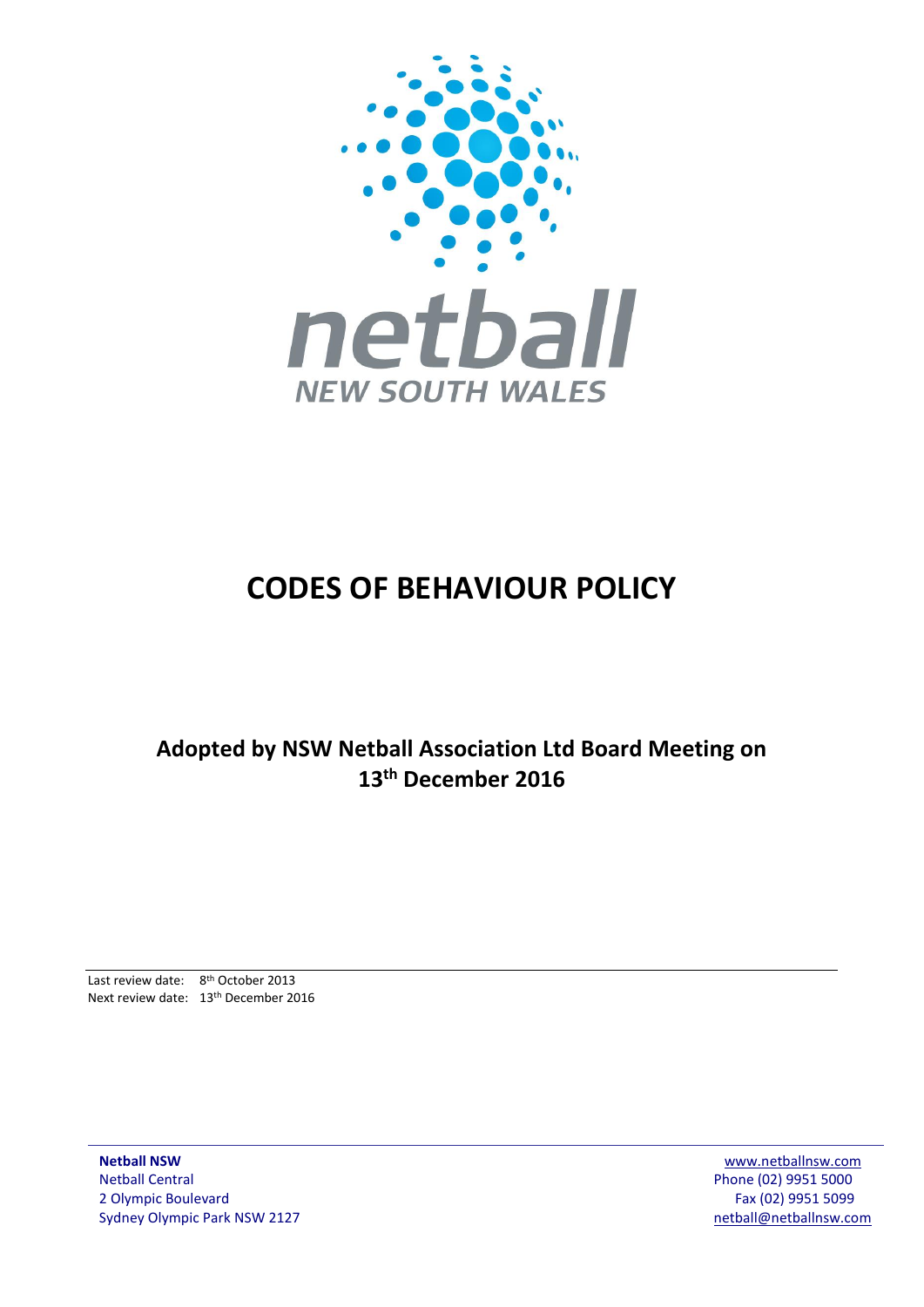

# **TABLE OF CONTENTS**

# Page

| 1.  |  |
|-----|--|
| 2.  |  |
| 3.  |  |
| 4.  |  |
| 5.  |  |
| 6.  |  |
| 7.  |  |
| 8.  |  |
| 9.  |  |
| 10. |  |
| 11. |  |
| 12. |  |
| 13. |  |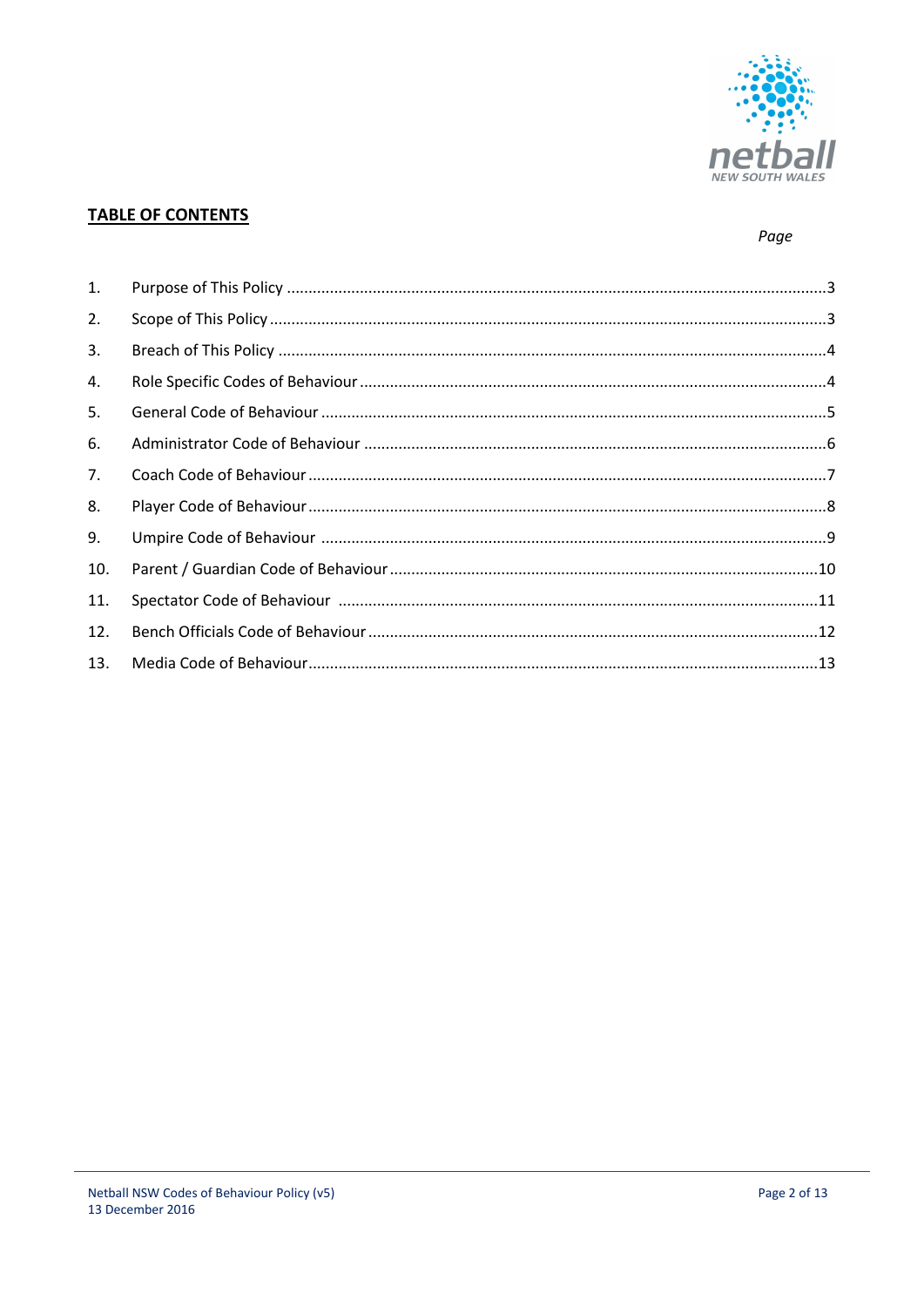

# **1. PURPOSE OF THIS POLICY**

- 1.1 Netball Australia, Netball NSW and Affiliates seek to provide a safe, fair and inclusive environment for everyone involved in netball.
- 1.2 To achieve this, Netball Australia, Netball NSW and Affiliates require certain standards of behaviour of players/athletes, coaches, officials, administrators, parents/guardians (of child participants) and spectators.
- 1.3 The Codes of Behaviour are underpinned by the following core values:
	- To act within the rules and spirit of netball.
	- To display respect and courtesy towards everyone involved in netball and prevent discrimination, bullying and sexual harassment.
	- To prioritise the safety and well-being of children and young people involved in netball.
	- To encourage and support opportunities for participation in all aspects of netball.

#### **2. SCOPE OF THIS POLICY**

- 2.1 The Codes of Behaviour apply to the following people whether they are operating in a paid or unpaid/voluntary capacity in Netball NSW or as an Affiliate:
	- Individual members, including service award holders and life members.
	- Individuals who are members of Boards, committees and sub-committees.
	- All employees, volunteers, independent contractors and other workplace participants.
	- Any other person that is a member of or affiliated to Netball NSW.
	- Parents, guardians, spectators and sponsors and any other person to the full extent that is possible.
	- Members of the Players Association.
	- Any other Person who has agreed to be bound by this Policy.
- 2.2 The Codes of Behaviour applies to each of the above persons at all times during netball related activities and at all times when acting in any capacity, whether voluntary or paid, on behalf of Netball NSW or an Affiliate.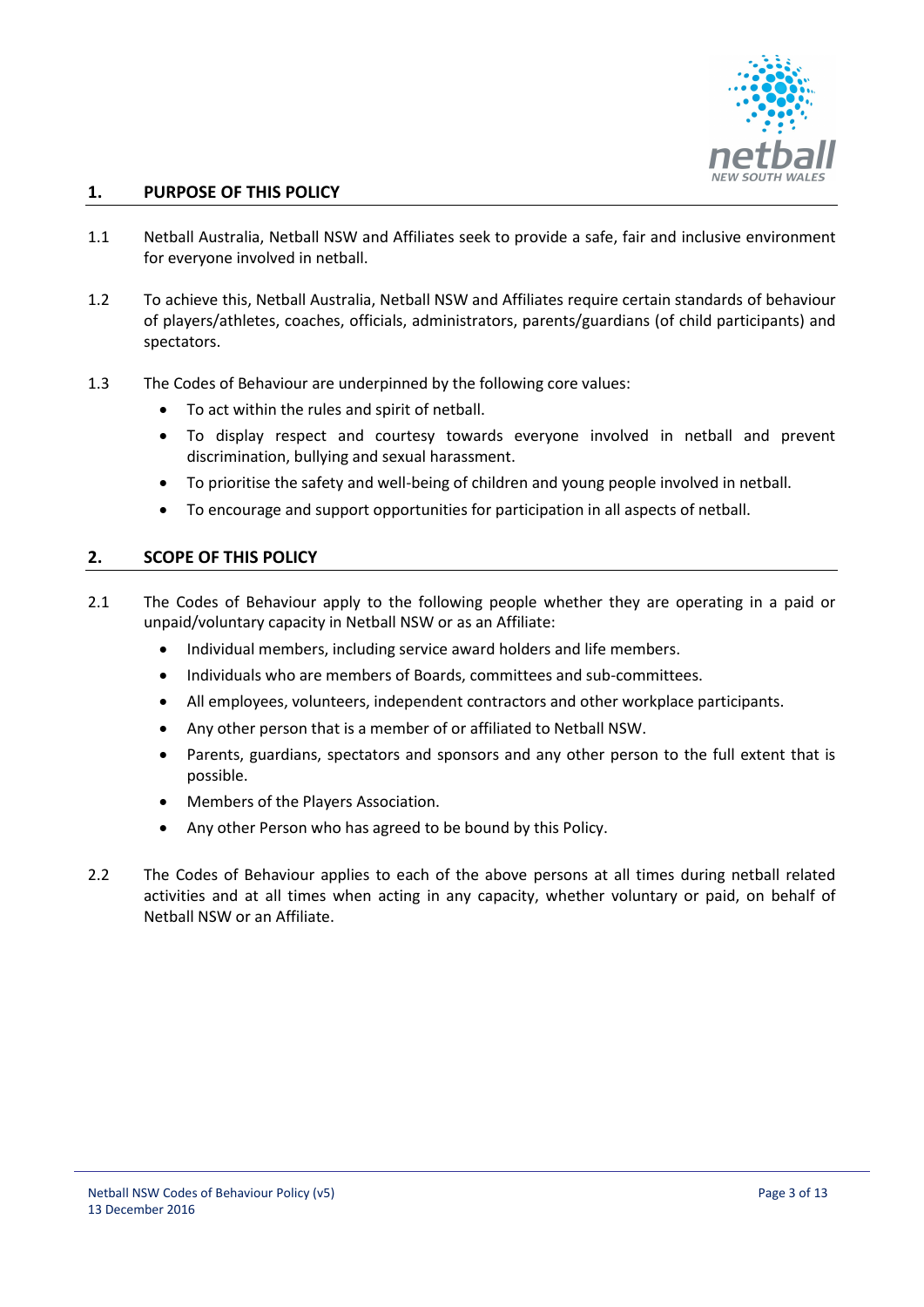

# **3. BREACH OF THIS POLICY**

- 3.1 Any alleged breach of the Codes of Behaviour should be managed using the process outlined in the relevant Netball NSW or Affiliates Constitution or policies.
- 3.2 A list of related Netball NSW policies and guidelines which are to be considered when dealing with a breach of the Codes of Behaviour are listed below:
	- Netball NSW Constitution
	- Netball NSW Member Protection Policy
	- Netball NSW Pregnancy Policy
	- Netball NSW Smoke Free Policy
	- Netball Australia Inclusion Policy
	- Netball Australia Junior Policy
	- Netball Australia Integrity Framework
		- o Anti-Illicit Drugs in Netball Rule
		- o Supplements and Other Substances in Netball Rule
		- o Medications in Netball Rule
		- o No Self-Injection in Netball Rule
		- o Anti-Doping Declaration Rule
		- o Reporting Conduct That May Bring Netball into Disrepute
		- o Anti-Doping Policy
		- o National Policy on Match Fixing

#### **4. ROLE SPECIFIC CODES OF BEHAVIOUR**

- 4.1 In addition to the General Code of Behaviour, Netball NSW has developed role-specific Codes of Behaviour. These codes are as follows:
	- Administrator Code of Behaviour
	- Coach Code of Behaviour
	- Player Code of Behaviour
	- Umpire Code of Behaviour
	- Parent/Guardian Code of Behaviour
	- Spectator Code of Behaviour
	- Bench Officials Code of Behaviour
	- Media Code of Behaviour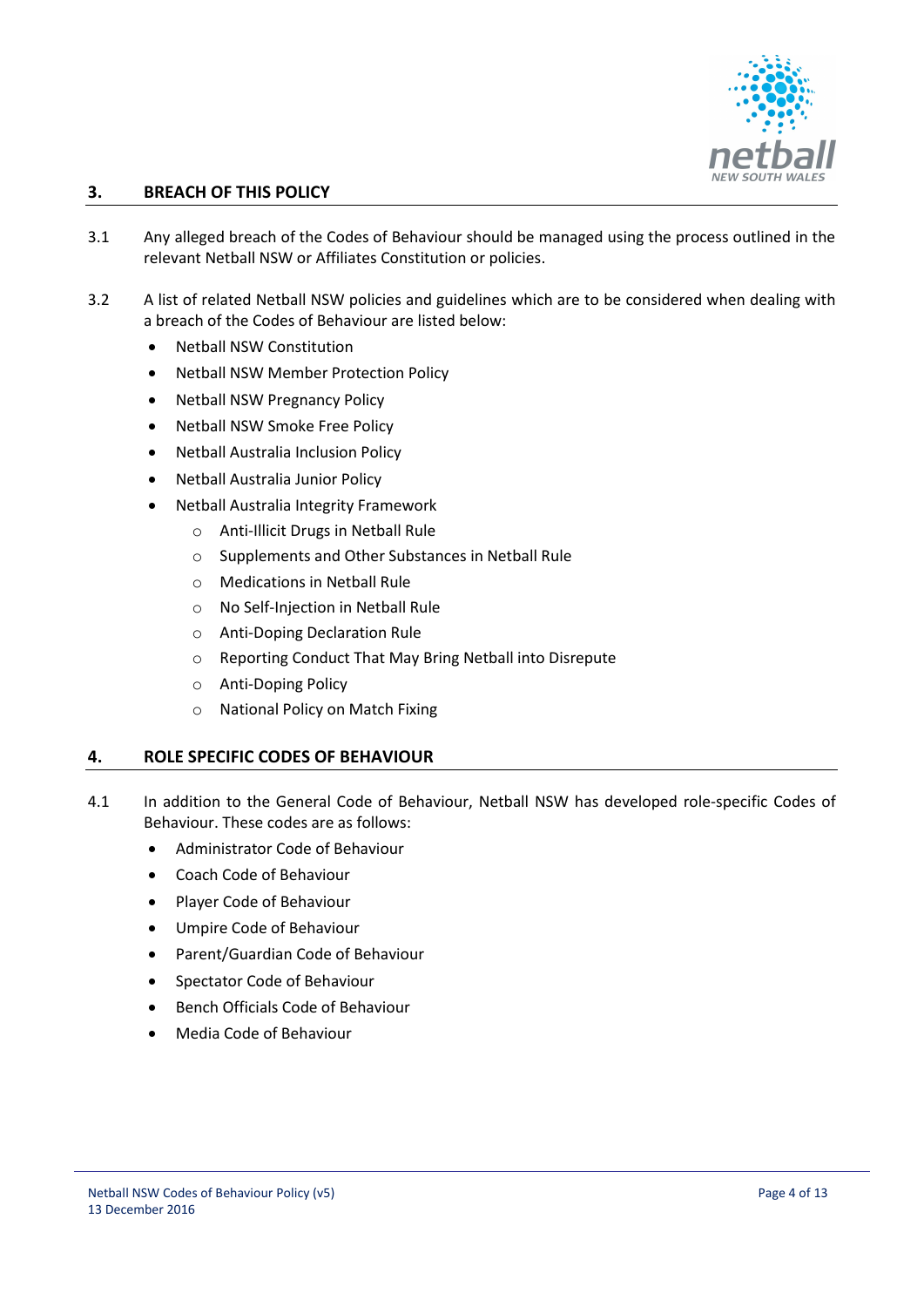

#### **5. GENERAL CODE OF BEHAVIOUR**

As a person required to comply with this Policy, you are to meet the following requirements in regard to your conduct during any activity or event held or sanctioned by Netball NSW or an Affiliate.

- 5.1. Respect the rights, dignity and worth of all people involved in netball regardless of their gender, ability, cultural background or religion.
- 5.2. Be ethical, fair, considerate and honest in all dealings with others.
- 5.3. Make a commitment to providing a quality service.
- 5.4. Operate within the rules and spirit of netball including national and state guidelines, constitution and policies which govern Netball Australia, Netball NSW and Affiliates.
- 5.5. Do not use your involvement with netball to promote your own beliefs, behaviours or practices where these are inconsistent with those of Netball Australia, Netball NSW or Affiliates.
- 5.6. Demonstrate a high degree of individual responsibility especially when dealing with persons under 18 years of age, as your words and actions are an example and they can be easily influenced.
- 5.7. Always place the safety and welfare of children above other considerations.
- 5.8. Avoid unaccompanied and unobserved activities with persons under 18 years of age, whenever possible.
- 5.9. Comply with all relevant Australian laws (Commonwealth and State), particularly anti-discrimination, occupational health and safety and child protection laws.
- 5.10. Refrain from any behaviour that may bring Netball Australia, Netball NSW or Affiliates into disrepute.
- 5.11. Provide a safe environment for the conduct of the activity.
- 5.12. Show concern and caution towards others who may be sick or injured.
- 5.13. Be a positive role model.
- 5.14. Be responsible and accountable for your conduct.
- 5.15. Abide by the relevant Netball NSW role-specific codes of behaviour and understand the consequences if you breach, or are aware of any breaches of this Code of Behaviour.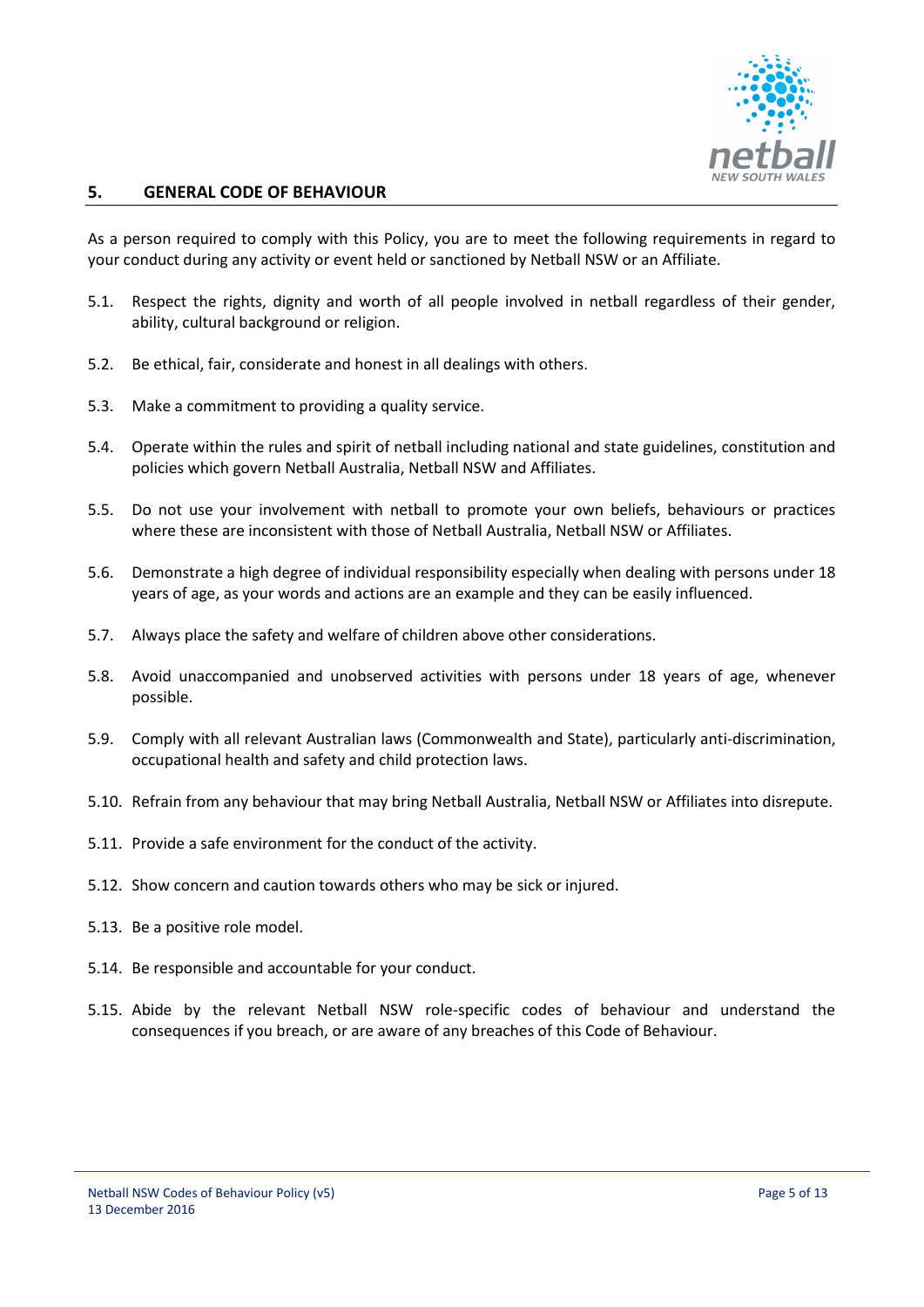

#### **6. ADMINISTRATOR CODE OF BEHAVIOUR**

In addition to Netball NSW's General Code of Behaviour, you are to meet the following requirements with regard to your conduct during any activity held by or under the auspices of Netball NSW or an Affiliate. In your role as an administrator you are to:

- 6.1. Be fair, considerate and honest in all dealings with others.
- 6.2. Be professional in, and accept responsibility for your actions. Your language, presentation, manners and punctuality should reflect high standards.
- 6.3. Resolve conflicts fairly and promptly through established procedures.
- 6.4. Maintain strict impartiality.
- 6.5. Be aware of and comply with your legal responsibilities, including those under anti-discrimination, child protection and occupational health and safety legislation.
- 6.6. Develop a positive netball environment by emphasising enjoyment and by providing appropriate development and competitive experiences.
- 6.7. Involve relevant stakeholders in the planning, evaluation, leadership and decision-making related to netball programs and events.
- 6.8. Ensure activities, equipment and facilities are safe and appropriate to the ability level of participating players. Activities, rules, equipment, length of games and training schedules should take into consideration the age, ability and maturity level of the participants.
- 6.9. Encourage everyone (administrators, coaches, players, umpires, parents, spectators, sponsors and physicians) to emphasise fair play in netball activities and games.
- 6.10. Where appropriate, distribute the Codes of Behaviour to coaches, umpires, players, parents, spectators and the media.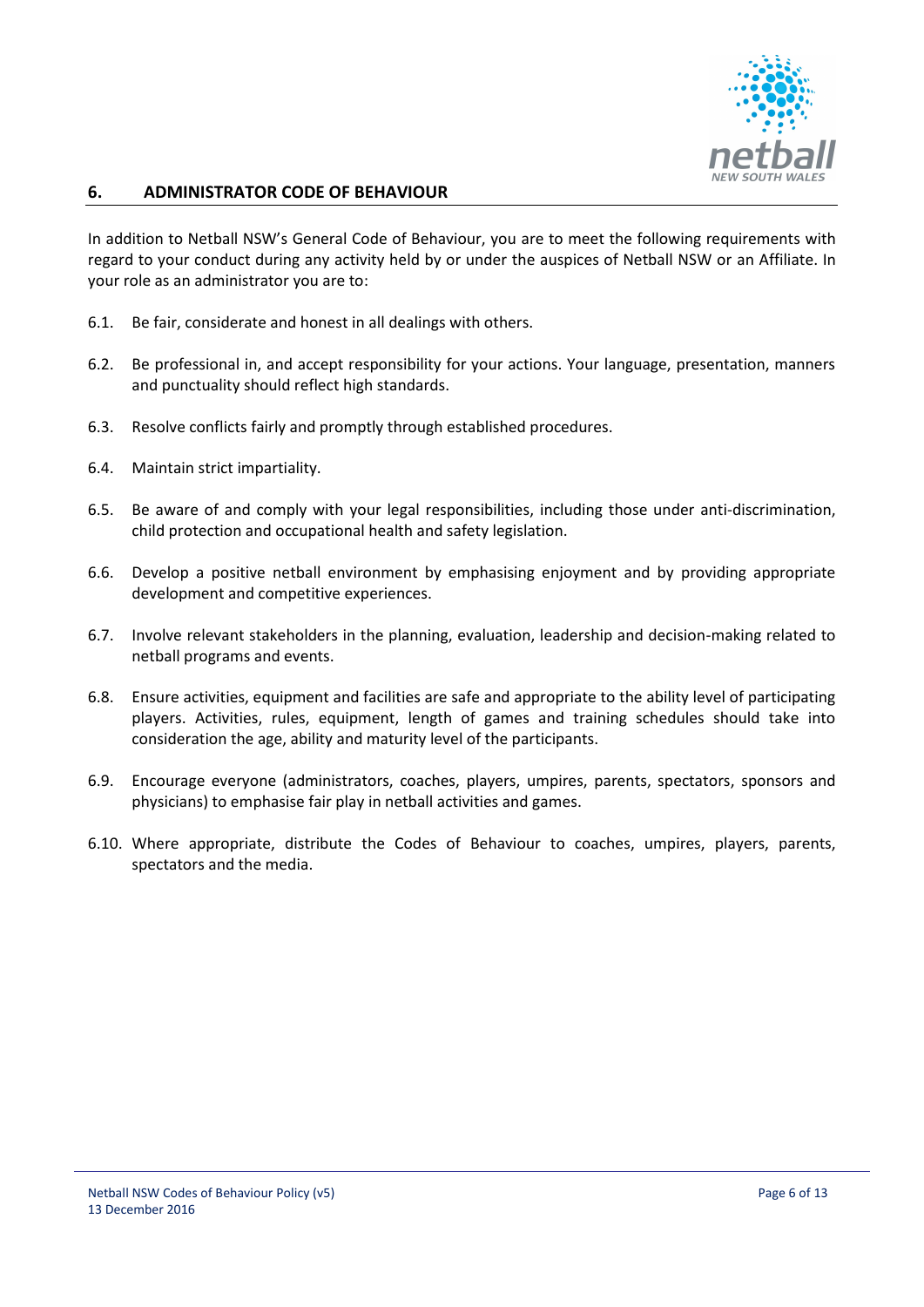

# **7. COACH CODE OF BEHAVIOUR**

In addition to Netball NSW's General Code of Behaviour, you are to meet the following requirements with regard to your conduct during any activity held by or under the auspices of Netball NSW or an Affiliate. In your role as a coach you are to:

- 7.1. Operate within the rules and spirit of netball, promoting fair play.
- 7.2. Develop a positive netball environment by emphasising enjoyment and by providing appropriate development and competitive experiences.
- 7.3. Support opportunities for participation in all aspects of the sport.
- 7.4. Treat each person as an individual. Respect the rights and worth of every person regardless of their gender, ability, cultural background or religion.
- 7.5. Display control, courtesy and respect to all involved with netball.
- 7.6. Respect the decisions of umpires, officials, other coaches and administrators in the conduct of netball programs and competitions.
- 7.7. Wherever practical, avoid unaccompanied and unobserved one-on-one activity (when in a supervisory capacity or where a power imbalance will or is likely to exist) with people under the age of 18 years.
- 7.8. Ensure activities, equipment and facilities are safe and appropriate to the ability level of participating players. Activities, rules, equipment, length of games and training schedules should take into consideration the age, ability and maturity level of the participants.
- 7.9. Act with integrity and objectivity, and accept responsibility for your decisions and actions.
- 7.10. Ensure your decisions and actions contribute to a safe environment. Place the safety and welfare of the players above all else.
- 7.11. Ensure your decisions and actions contribute to an environment free of sexual harassment, bullying, discrimination and victimisation.
- 7.12. Any physical contact with a player should be appropriate to the situation and necessary for the player's skill development.
- 7.13. Adopt and display responsible behaviour in relation to alcohol and other drugs.
- 7.14. Be honest and do not allow your qualifications/accreditation to be misrepresented.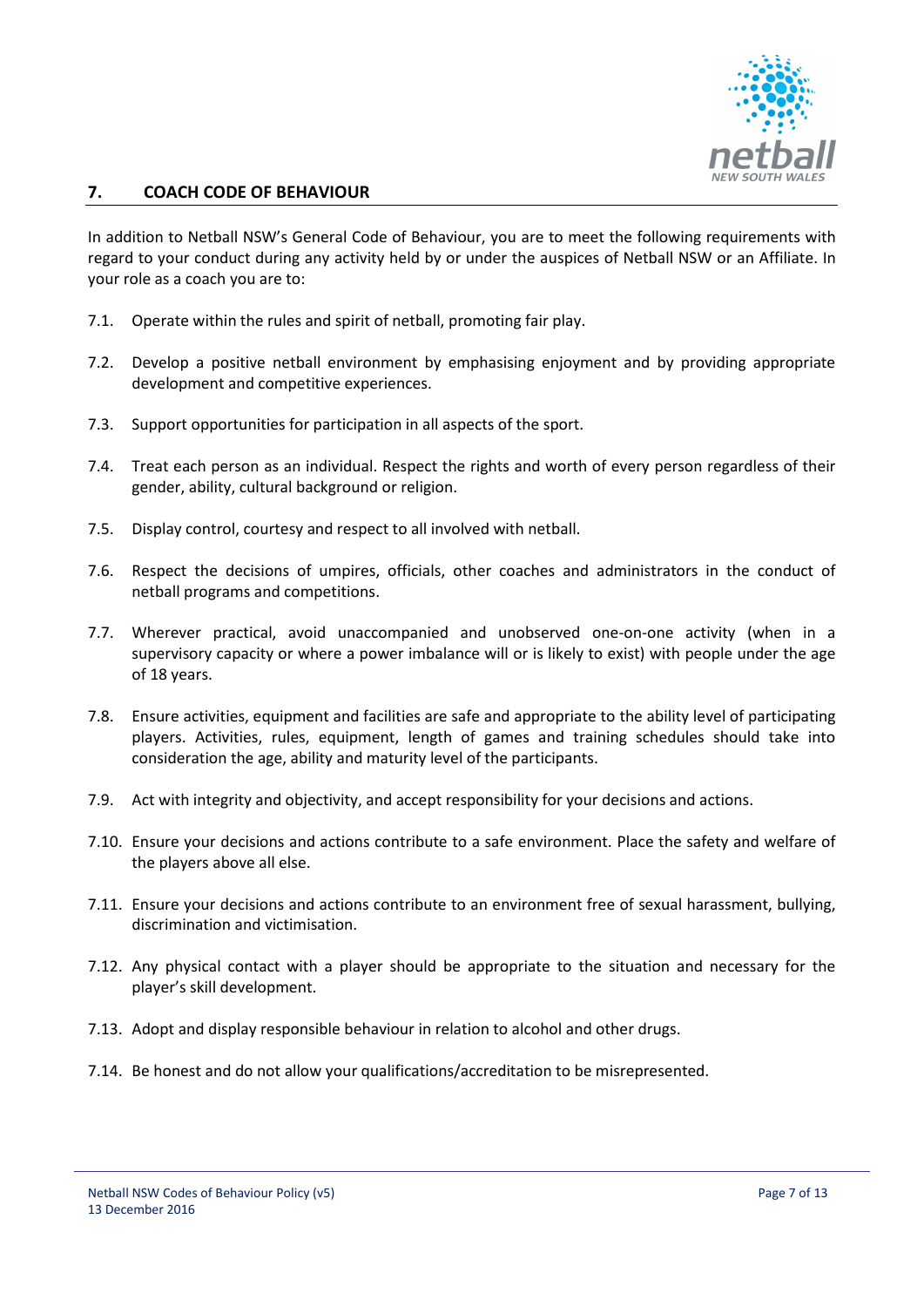

# **8. PLAYER CODE OF BEHAVIOUR**

In addition to Netball NSW's General Code of Behaviour, you are to meet the following requirements with regard to your conduct during any activity held by or under the auspices of Netball NSW or an Affiliate. In your role as a player you are to:

- 8.1. Respect the rights, dignity and worth of fellow players, coaches, officials and spectators.
- 8.2. Refrain from conduct which could be regarded as sexual harassment, discrimination, bullying and/or victimisation.
- 8.3. Respect the talent, potential and development of fellow players and competitors.
- 8.4. Participate fairly and safely.
- 8.5. Be frank and honest with your coach concerning illness and injury and your ability to train and play fully.
- 8.6. Conduct yourself in a responsible manner relating to language, temper and punctuality. Do not use profane language at any time.
- 8.7. Abide by the rules and respect the decision of the umpires. Be courteous and use the correct process when seeking a rule clarification.
- 8.8. Be honest in your attitude and preparation to training. Work equally hard for yourself and your team.
- 8.9. Co-operate with coaches and staff in relation to programs that adequately prepare you for competition.
- 8.10. Do not engage in practices that affect sporting performance (including alcohol, tobacco and drug use).
- 8.11. Applaud all good play, by your own team and opponents.
- 8.12. Respect and acknowledge the contribution of those who create the opportunity for you to play (e.g. scorers, coaches, timekeepers, administrators and umpires).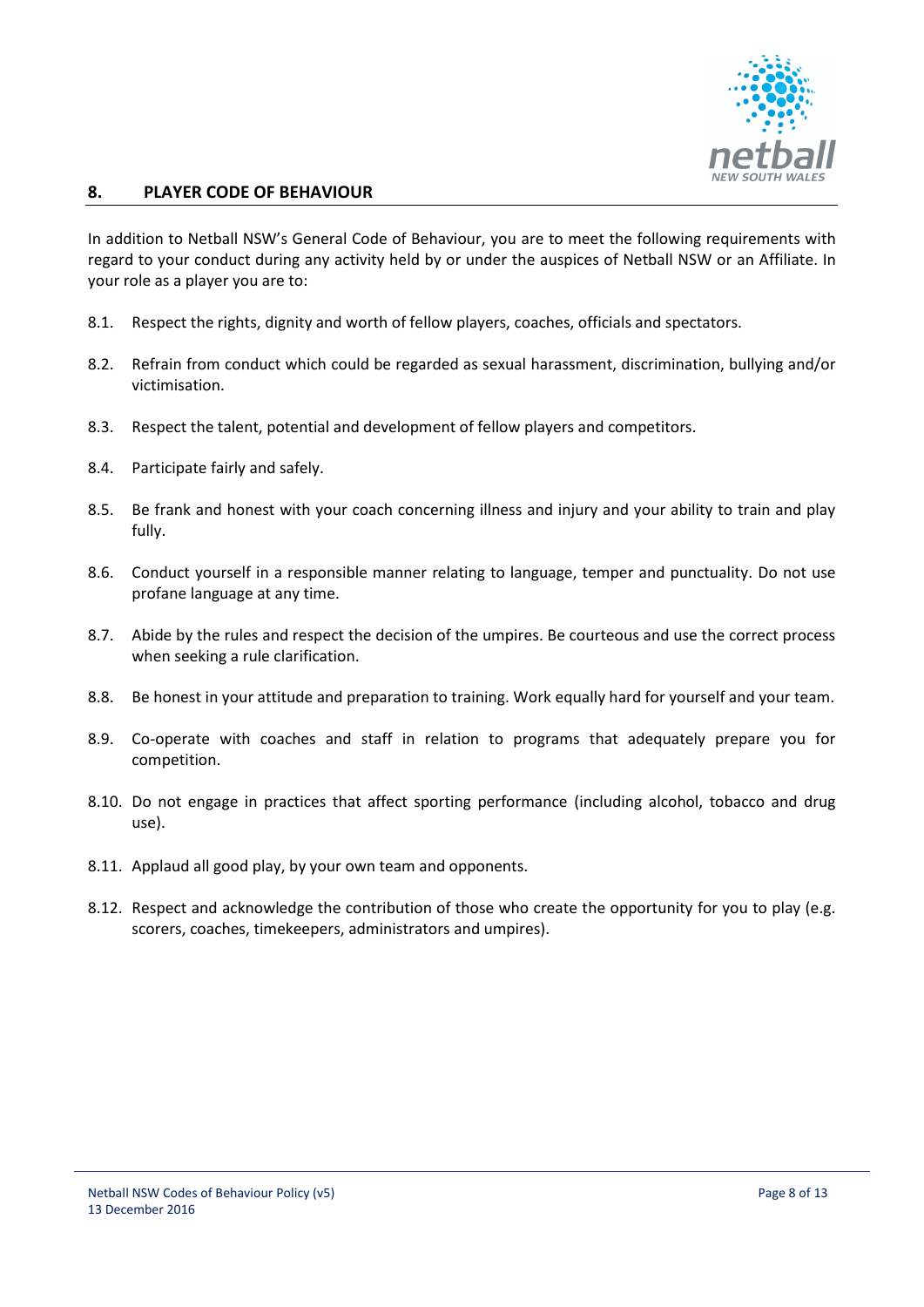

# **9. UMPIRE CODE OF BEHAVIOUR**

In addition to Netball NSW's General Code of Behaviour, you are to meet the following requirements with regard to your conduct during any activity held by or under the auspices of Netball NSW or an Affiliate. In your role as an umpire you are to:

- 9.1. Umpire in accordance with the Official Rules of the Game.
- 9.2. Treat all players, coaches, bench officials and other umpires with respect.
- 9.3. Place the safety and welfare of the players above all else, including:
	- Ensuring the court and its surrounds are compliant with the rules.
	- Taking appropriate action to manage dangerous play.
- 9.4. Maintain a high standard of personal behaviour at all times.
- 9.5. Be a positive role model through behaviour and personal appearance projecting a favourable image of netball and umpiring at all times.
- 9.6. Refrain from conduct which could be regarded as sexual harassment, discrimination, bullying and/or victimisation.
- 9.7. Be courteous, respectful and open to discussion and interaction with other netball participants.
- 9.8. Maintain or improve your current performance level and seek continual improvement.
- 9.9. Be honest and do not allow your qualifications/accreditation to be misrepresented.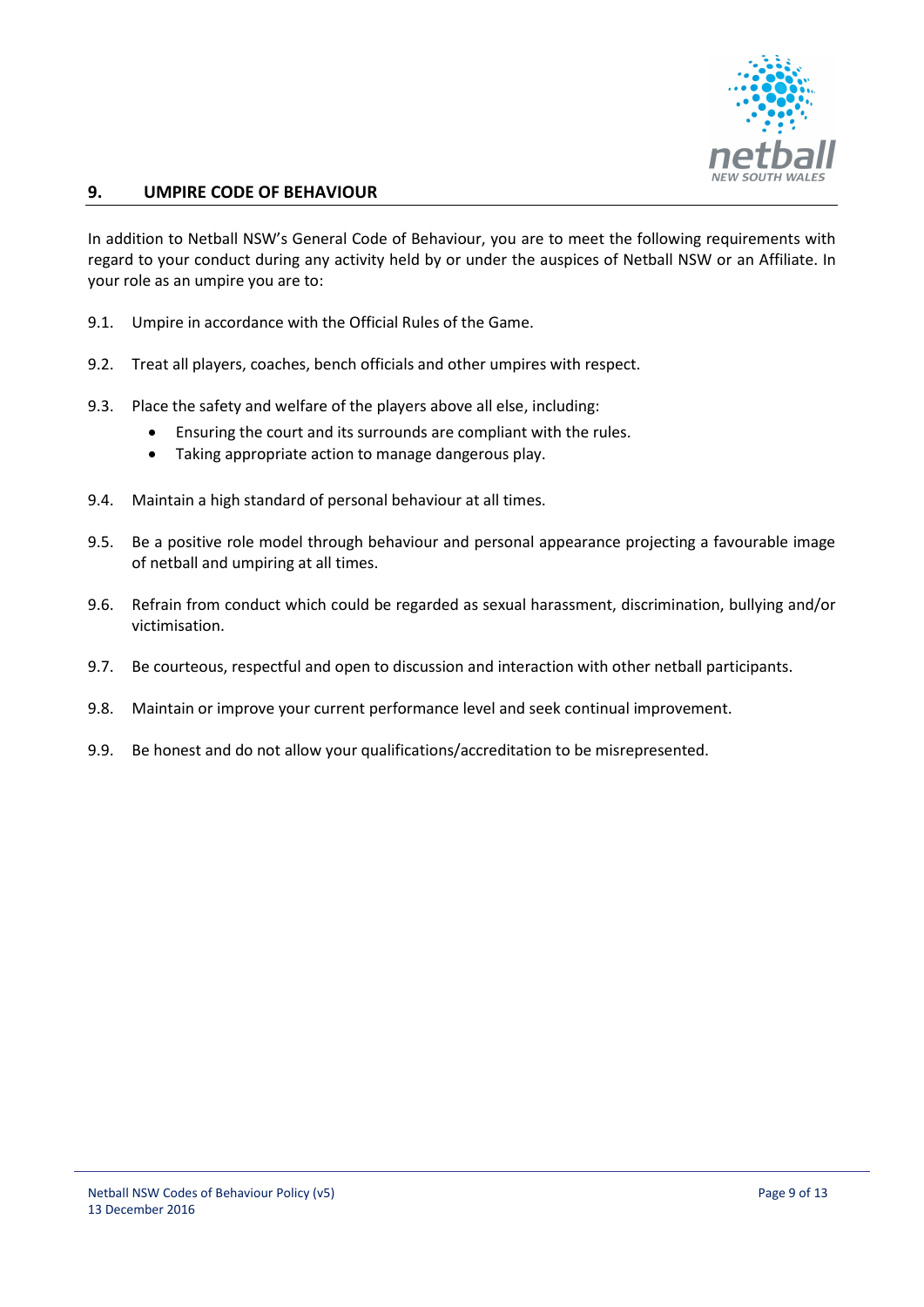

# **10. PARENT/GUARDIAN CODE OF BEHAVIOUR**

In addition to Netball NSW's General Code of Behaviour, you are to meet the following requirements with regard to your conduct during any activity held by or under the auspices of Netball NSW or an Affiliate. As a parent/guardian you are to:

- 10.1. Encourage your child to participate but do not force them.
- 10.2. Focus upon your child's efforts and performance rather than the overall outcome of the event. This assists your child in setting realistic goals related to his/her ability by reducing the emphasis on winning.
- 10.3. Teach your child that an honest effort is as important as winning, so that the result of each game is accepted without undue disappointment.
- 10.4. Encourage your child to always play according to the rules.
- 10.5. Be a model of good sports behaviour for children to copy. Applaud good play by all players.
- 10.6. Never ridicule or yell at a child for making a mistake or losing a game.
- 10.7. If you disagree with an umpire or coach raise the issue through the appropriate channels rather than question their judgement and honesty in public.
- 10.8. Refrain from conduct which could be regarded as sexual harassment, discrimination, bullying and/or victimisation.
- 10.9. Recognise and respect the value and importance of volunteer administrators, coaches and umpires. They give up their time and resources to provide recreational activities for players and deserve your support.
- 10.10. Be courteous in communication with administrators, coaches, players and umpires. Teach your child to do the same.
- 10.11. Support the use of age appropriate development activities and modified rules.
- 10.12. Acknowledge that a breach of this Code of Behaviour may result in disciplinary action concerning your child. This may include expulsion from game(s), suspension or termination of membership.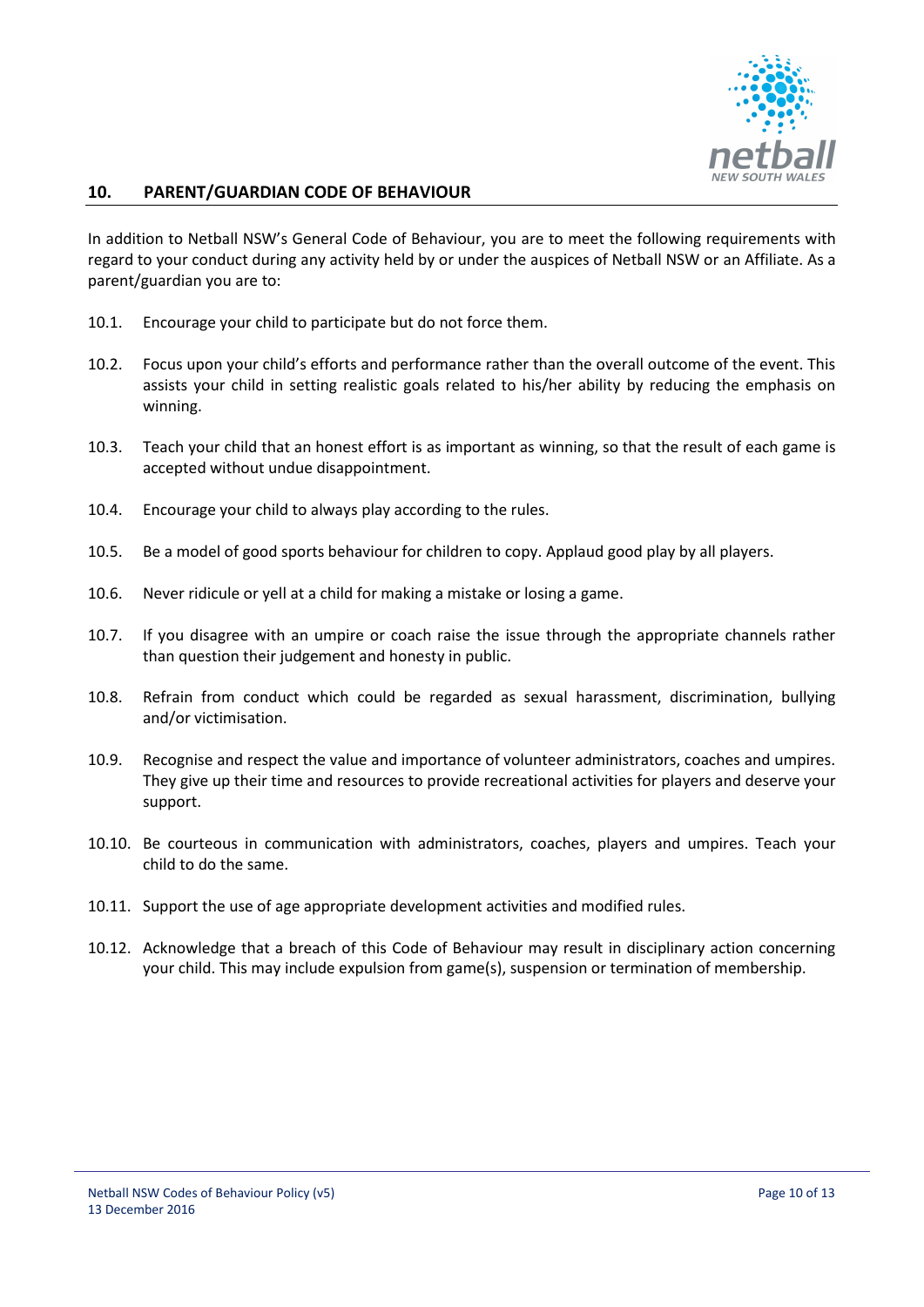

# **11. SPECTATOR CODE OF BEHAVIOUR**

In addition to Netball NSW's General Code of Behaviour, you are to meet the following requirements with regard to your conduct during any activity held by or under the auspices of Netball NSW or an Affiliate. As a spectator you are to:

- 11.1. Remember that most players (in particular children) participate in netball activities for fun. They are not participating for entertainment of spectators only.
- 11.2. Applaud good performance and efforts by all players. When watching a game congratulate both teams on their performance regardless of the game's outcome.
- 11.3. Respect the decision of the umpires. Encourage players to play according to the rules and official decisions, and develop your own knowledge of the rules
- 11.4. Never ridicule or abuse a player for making a mistake during a match and/or competition.
- 11.5. Refrain from conduct which could be regarded as sexual harassment, discrimination, bullying and/or victimisation.
- 11.6. Do not use foul, inappropriate and/or distasteful language, sledge or harass administrators, coaches, players, umpires or other spectators.
- 11.7. Condemn the use of violence in any form, be it by administrators, coaches, players, umpires, or other spectators.
- 11.8. Support the use of age appropriate development activities and modified rules.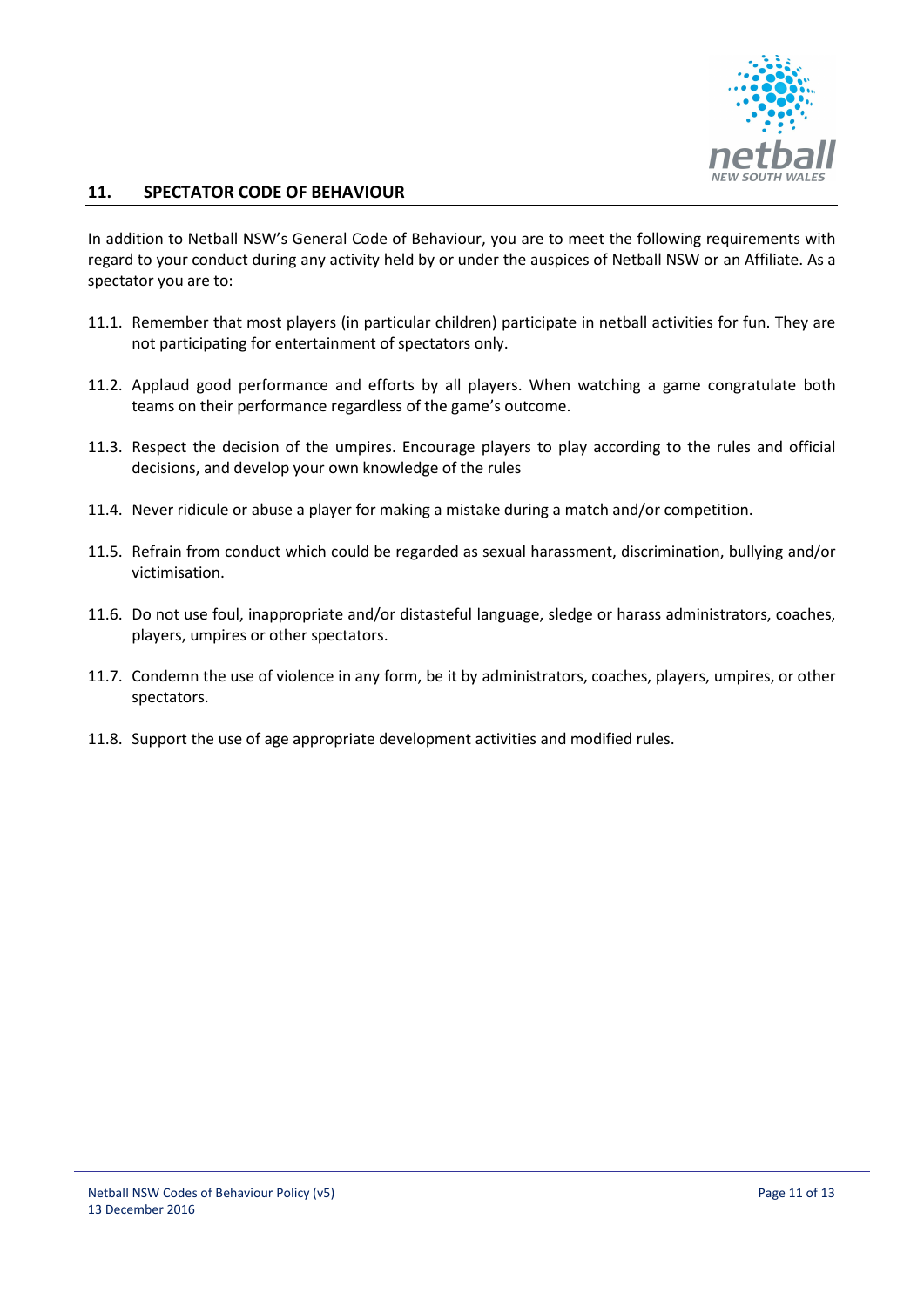

# **12. BENCH OFFICIALS CODE OF BEHAVIOUR**

In addition to Netball NSW's General Code of Behaviour, you are to meet the following requirements with regard to your conduct during any activity held by or under the auspices of Netball NSW or an Affiliate. In your role as a Technical Official you are to:

- 12.1. Officiate in accordance with the Official Rules of the Game and Event/Competition Guidelines.
- 12.2. Treat all players, coaches, umpires and other bench officials with respect.
- 12.3. Act with integrity and objectivity, and accept responsibility for your decisions and actions.
- 12.4. Be consistent and impartial when making decisions.
- 12.5. Maintain a high standard of personal behaviour at all times.
- 12.6. Be a positive role model through behaviour and personal appearance projecting a favourable image of netball and officiating at all times.
- 12.7. Refrain from conduct which could be regarded as sexual harassment, discrimination, bullying and/or victimisation.
- 12.8. Be courteous, respectful and open to discussion and interaction.
- 12.9. Maintain or improve your current performance level and seek continual improvement.
- 12.10. Be honest and do not allow your qualifications/accreditation to be misrepresented.